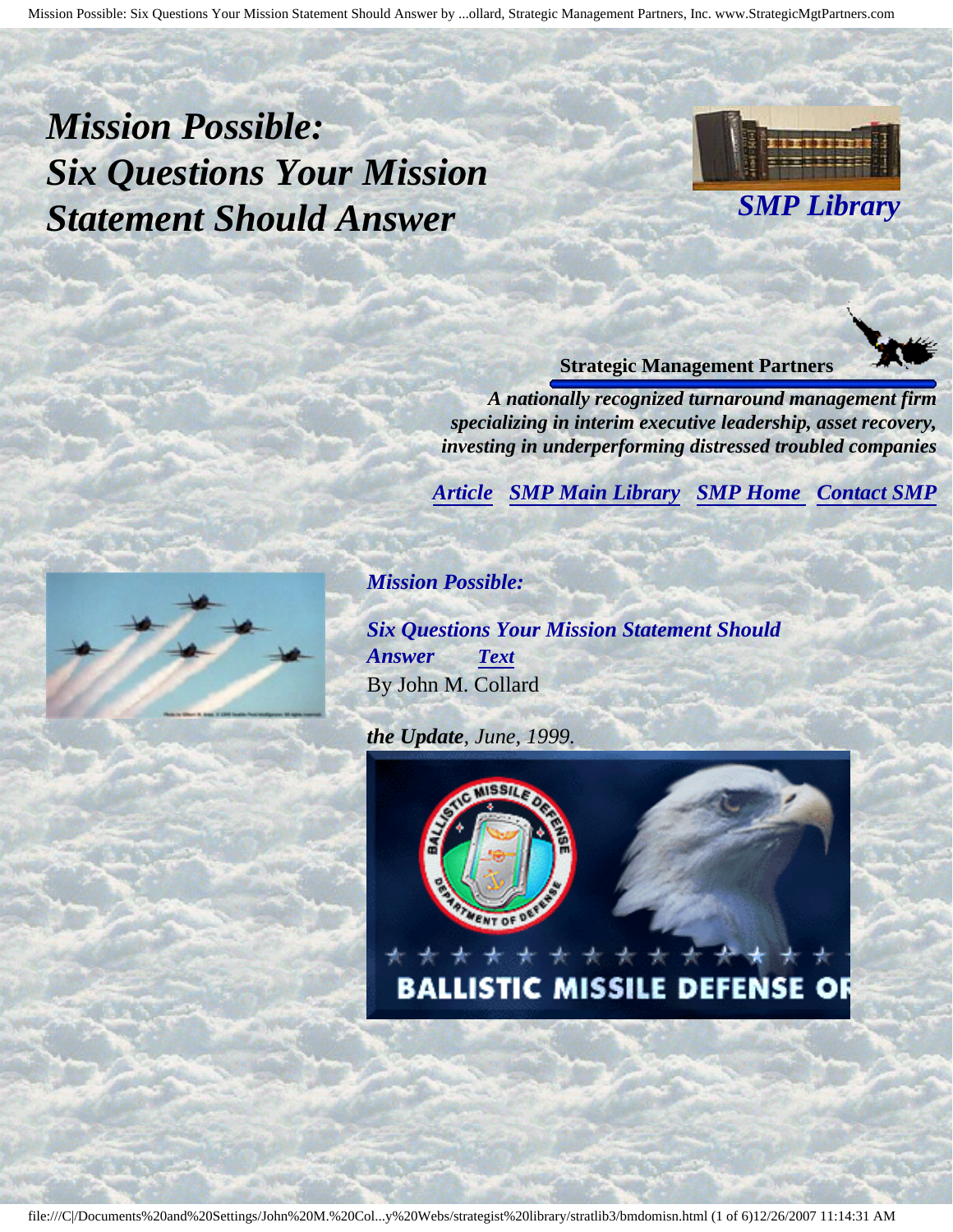Mission Possible: Six Questions Your Mission Statement Should Answer by ...ollard, Strategic Management Partners, Inc. www.StrategicMgtPartners.com



**SECTIONS:** *[Six Elements of the Mission Statement](#page-2-0) [Supplement: Example Mission Statements "Good,](#page-3-0) [Bad, Indifferent"](#page-3-0) [PDF Version](http://members.aol.com/lmcollard/bmdo-m.pdf) [Article Text](#page-1-0)*

*[Sections](#page-0-0) [Index](#page-0-1)*

# <span id="page-1-0"></span>**Mission Possible: Six Questions Your Mission Statement Should Answer**

*John M. Collard Chairman Strategic Management Partners, Inc. Annapolis, Maryland*

When was the last time you read your company's mission statement? What did it say to you? More importantly, what does it really convey to others? Thousands of businesses have mission statements, but few have mission statements that serve their intended purpose. Where is your company going? What does it do? These words are supposed to inspire and guide you and your employees every working day and hour, whether your business is coming up ahead, lagging behind, or just sitting in the middle.

Yet all too often, a mission statement comes up short; it may say something nebulous such as, "The mission of our company is to provide excellence and quality for all of our customers." While these ideals are fine, they are basically expected. Most managers acknowledge that the company that they work for is going to want to provide excellence and quality for all of its customers. The words do not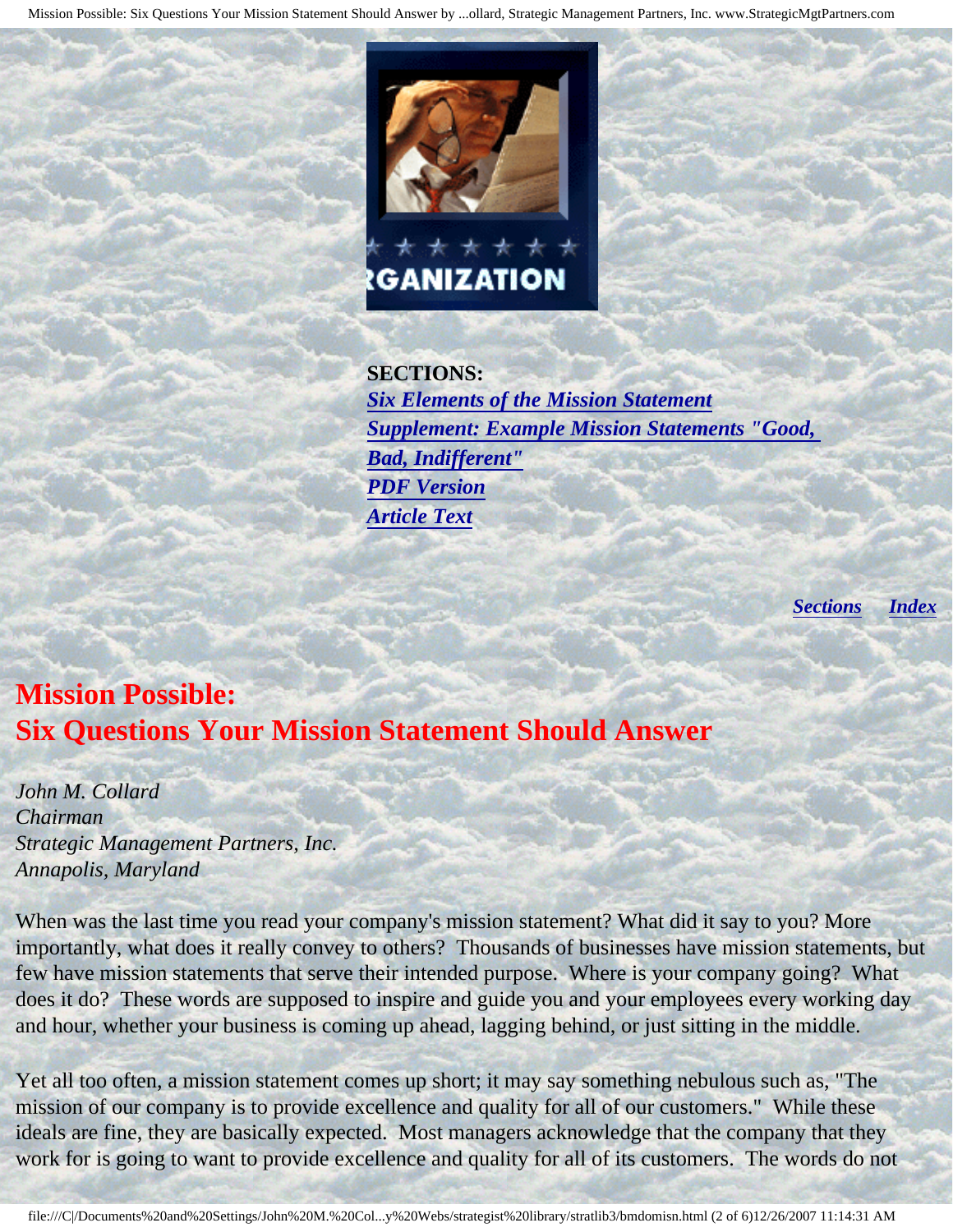give constructive guidance to management and professionals in their daily work lives. And a customer reading such a plaque over the receptionist's desk doesn't really get a feel for what the company does or why it is different from its competitors.

<span id="page-2-0"></span>The role of the mission statement is to provide the planning team, management, employees, customersall stakeholders-with an understanding of future growth directions. Somewhere in its body, it should include six components as highlighted below:

*[Sections](#page-0-0) [Index](#page-0-1)*

*1) Product and its benefit to the customer: What do we do or provide?* What is the product line's breadth, attributes, and price and quality level (i.e. high-end vs. economy-version)?

*2) Technology: How will we deliver our services? What technologies are you using to deliver your services?* Using many technologies can increase your required investment in the business. However, there is a balance because complimentary technologies sometimes can be an indication of controlled flexibility, innovation, and lower manufacturing costs through economies of scale and a pooled labor force.

*3) Levels of vertical integration: How much will we do? Which customer needs will, and will not, be satisfied?* What degree of penetration will we use to satisfy the customer's entire need? Resources will not allow you to be all things to all people. Defining your boundaries will indicate where you need to develop new products, seek partners, or avoid competition.

*4) Generic customer needs: Why will they buy?* Defining generic needs will help you identify strategic alliances and marketing approaches that are more likely to be successful. If you can only supply a small portion of the total market need, you need to define growth areas.

*5) Market definition: Who will you sell to and where?* Define the scope of the market. This section allows you to develop different strategies to address multiple directions, yet accommodate your common goals.

*6) Distinct competencies: Why will they buy from you?* Differentiate yourself from your competition. Define and focus on those innovations and capabilities that give you an edge over your competitors. This will help you define where your highest profit and cash flow margins are and will indicate the areas where you may need to invest to maintain your advantage.

So, your next mission may be to write a new mission statement-or maybe not. Write us back with your thoughts on this subject.

Include comments on the insert card and mail it back to us. For more information on mission statements, contact John Collard at (410) 263-9100 or check xxxx on the reader request card, or visit http://members.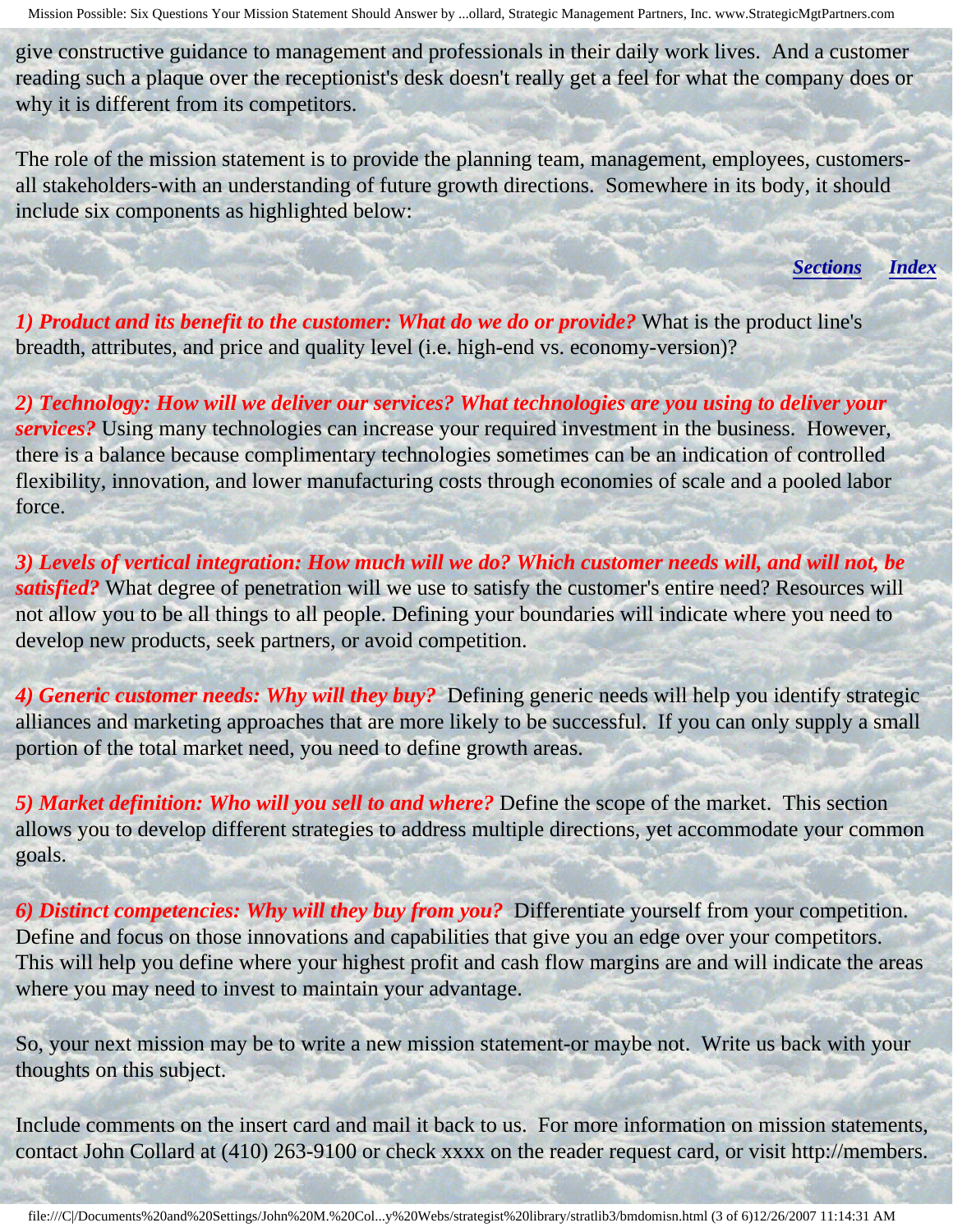aol.com/strategist/library.html

Many thanks to John M. Collard, President of Strategic Management Partners, Inc. (Annapolis, MD), a transition management and corporate governance consulting firm, for assistance in writing this article.

*[Sections](#page-0-0) [Index](#page-0-1)*

## <span id="page-3-0"></span>**Supplement:**

Lets take a look at a few mission statements, some of which you may recognize.

### *"We provide pick-up and on time delivery of important documents worldwide"*

Very good. The service is one of delivery to a worldwide market. But not of all customer shipments, only that of small packages on an urgent basis. On time talks to the issue of reliability. While the specific of how is not discussed, it is implied that there is an efficient ground and air distribution network in place operated on a continuous basis.

#### *"We provide systems engineering services to the defense department and military contractors"*

Not so good. Systems engineering is a vague definition that omits any discussion of specific key deliverables, benefits to the customer, or differentiation from competitors who make the same claim. While at first blush the focus sounds direct, it really lacks focus, and implies a broad range of services, which in turn degrades credibility. Few small companies are an expert in all aspects of this large customers' requirements. Instead, limiting services to say logistics, satellite imaging, simulation modeling, you name it; provided to the BMDO, Air Force, Navy Air programs, etc. is much better.

*"We provide unique application engineering, communications, and systems integration services to federal civilian agencies, departments of the armed forces, and commercial customers with needs in aviation command and control, avionics, and guidance systems"*

Pretty good. When there is no definition of 'unique' [it sounds good], it leaves room to question credibility, and begs specificity. There is very direct focus at both customer and product or service offering, albeit at a broad level. It would be better if more limited [i.e.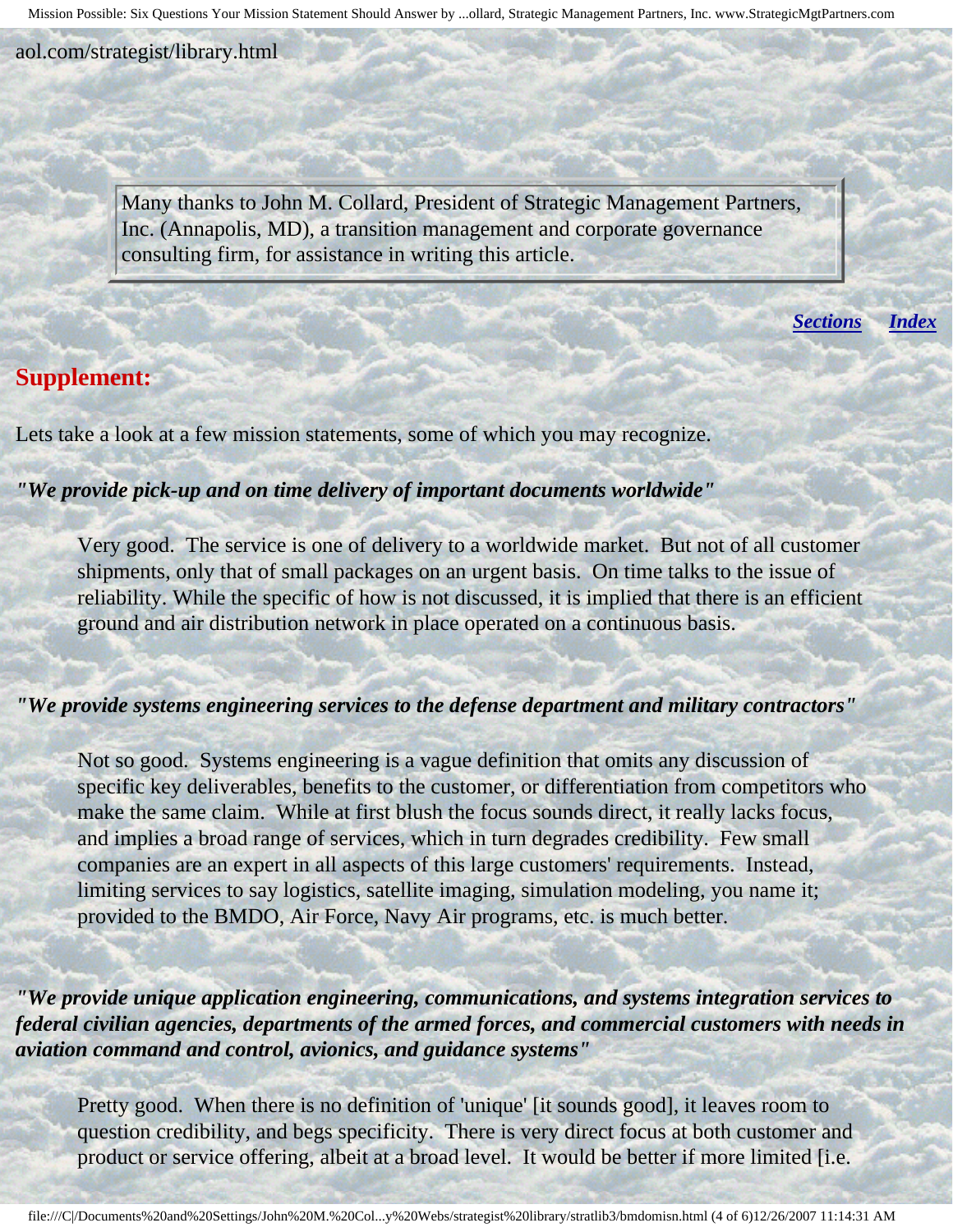to guidance and communications] offering(s) in this boundless high tech environment. The glaring omission here is the statement of why or how a provider can provide services to both the federal and commercial markets; the market needs and the approach to market and contracting are dramatically different. Small companies should address their niche and state why their product or service meets the needs of such a diverse customer set; when you can, the representatives of business will call you, if you can't, the phone just doesn't ring.

#### *"At Dean Whitter, we measure our success one customer at a time"*

Very good. Implies that the firm is successful and growing which gives credibility and encourages investors to come to them. They measure and therefore value success for their customers which is the customers desire, to increase the size of their portfolio. 'One customer at a time' strongly states focus on customer needs and servicing them are important.

*[Sections](#page-0-0) [Index](#page-0-1)*

*John M. Collard, a certified turnaround professional, is chairman of Strategic Management Partners, Inc. (SMP), Annapolis, Maryland. A past chairman of the Turnaround Management Association, Collard advises institutional and private equity investors, company boards of directors, and provides interim executive leadership. He has been advisor to President Clinton's National Economic Council, World Bank, European Bank for Reconstruction and Development, and Boris Yeltsin's Russian Privatization Agency. For more information about this topic, visit SMP's library on the Web at*

*http://members.aol.com/Strategist/library.html.*

j

*The Update is published by the National Technology Transfer Center and each monthly edition is received by over 4,000 members of public and privately held companies.* 

*Reprinted with permission. The Update, published by the National Technology Transfer Center, 1999. Copyright 1999, Strategic Management Partners, Inc.* 410-263-9100

*[Sections](#page-0-0) [Index](#page-0-1)*